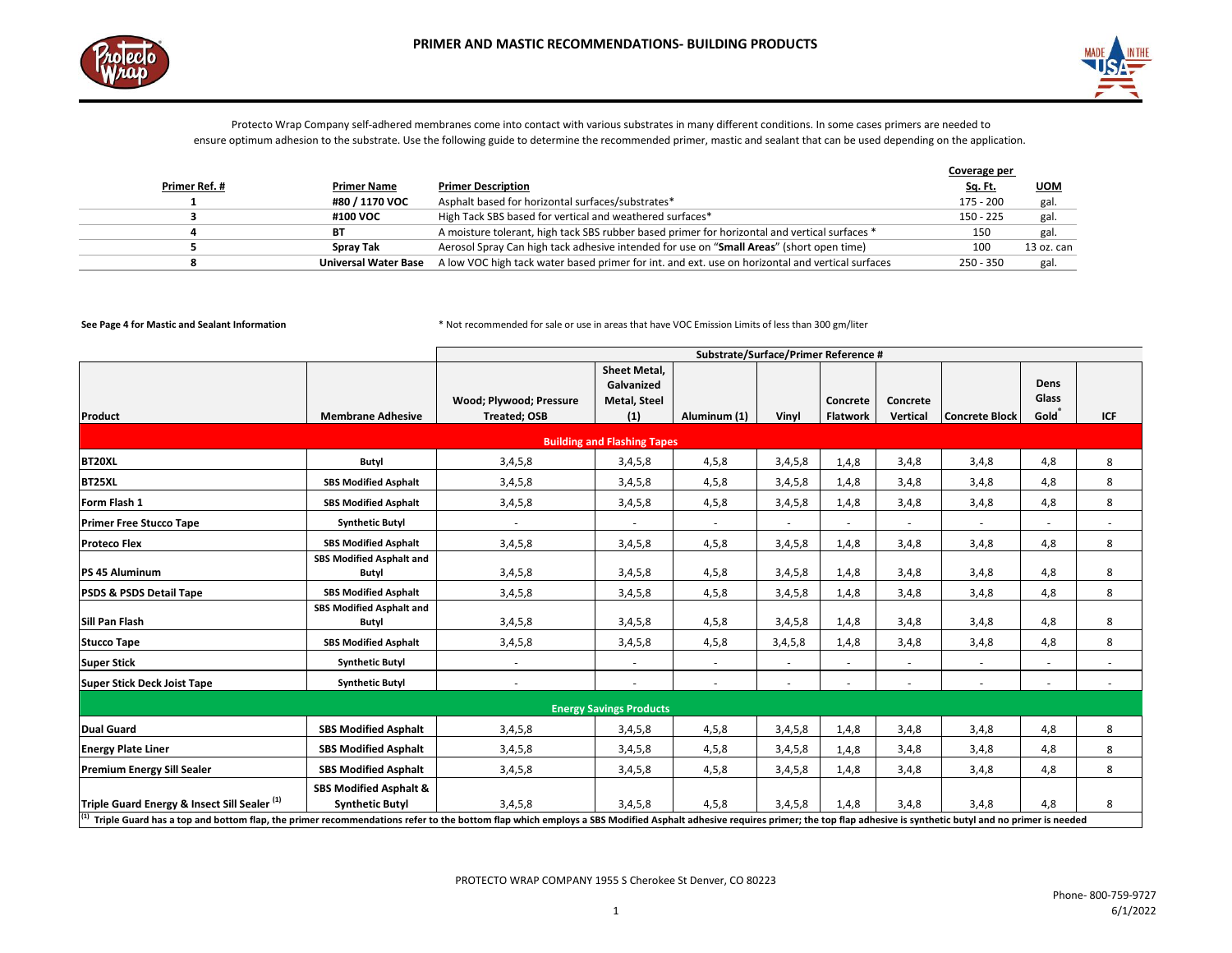



|               |                             |                                                                                                  | Coverage per   |            |
|---------------|-----------------------------|--------------------------------------------------------------------------------------------------|----------------|------------|
| Primer Ref. # | <b>Primer Name</b>          | <b>Primer Description</b>                                                                        | <u>Sq. Ft.</u> | <b>UOM</b> |
|               | #80 / 1170 VOC              | Asphalt based for horizontal surfaces/substrates*                                                | 175 - 200      | gal.       |
|               | #100 VOC                    | High Tack SBS based for vertical and weathered surfaces*                                         | $150 - 225$    | gal.       |
|               | ВT                          | A moisture tolerant, high tack SBS rubber based primer for horizontal and vertical surfaces *    | 150            | gal.       |
|               | <b>Spray Tak</b>            | Aerosol Spray Can high tack adhesive intended for use on "Small Areas" (short open time)         | 100            | 13 oz. can |
|               | <b>Universal Water Base</b> | A low VOC high tack water based primer for int. and ext. use on horizontal and vertical surfaces | $250 - 350$    | gal.       |

|                                       |                             | Substrate/Surface/Primer Reference #     |                                            |              |                          |                          |                          |                          |                          |        |
|---------------------------------------|-----------------------------|------------------------------------------|--------------------------------------------|--------------|--------------------------|--------------------------|--------------------------|--------------------------|--------------------------|--------|
|                                       |                             |                                          | <b>Sheet Metal,</b><br>Galvanized          |              |                          |                          |                          |                          | Dens                     |        |
|                                       |                             | Wood; Plywood; Pressure                  | <b>Metal, Steel</b>                        |              |                          | Concrete                 | Concrete                 |                          | Glass                    |        |
| Product                               | <b>Membrane Adhesive</b>    | <b>Treated; OSB</b>                      | (1)                                        | Aluminum (1) | Vinyl                    | <b>Flatwork</b>          | Vertical                 | <b>Concrete Block</b>    | Gold®                    | ICF    |
|                                       |                             |                                          | <b>Roofing Underlayments- Self Adhered</b> |              |                          |                          |                          |                          |                          |        |
| Form Flash 2 EPDM                     | Butyl                       | 3,4,5,8                                  | 3,4,5,8                                    | 3,4,5,8      | 3,4,5,8                  | 3,4,5,8                  | 3,4,8                    | 3,4,8                    | 4,8                      | 8      |
| Ice & Water Guard                     | <b>SBS Modified Asphalt</b> | 1,3,8                                    | 1,3,8                                      | 1,3,8        | $\sim$                   | ٠                        | $\sim$                   | $\sim$                   | $\overline{\phantom{a}}$ |        |
| Jiffy Seal Ice & Water Guard HT       | <b>SBS Modified Asphalt</b> | 1,3,8                                    | 1,3,8                                      | 1,3,8        |                          | ٠                        | $\overline{\phantom{a}}$ |                          | ٠                        |        |
| Jiffy Seal Ice & Water Guard HT 25    | <b>SBS Modified Asphalt</b> | 1,3,8                                    | 1,3,8                                      | 1,3,8        | ٠                        | ٠                        | $\sim$                   | $\overline{\phantom{a}}$ | ٠                        | $\sim$ |
| Jiffy Seal Ice & Water Guard Butyl HT | Butyl                       | 1,3,8                                    | 1,3,8                                      | 1,3,8        | $\overline{\phantom{a}}$ | ٠                        | $\overline{a}$           | ٠                        |                          | ٠      |
| Jiffy Seal Ice & Water Guard Extreme  | <b>Synthetic Butyl</b>      | ٠                                        |                                            | ٠            |                          |                          |                          |                          |                          |        |
| Rainproof 40 & 60                     | <b>SBS Modified Asphalt</b> | 1,3,8                                    | 1,3,8                                      | 1,3,8        |                          |                          |                          |                          |                          |        |
|                                       |                             |                                          |                                            |              |                          |                          |                          |                          |                          |        |
|                                       |                             |                                          | <b>Roofing Underlayments- Self Adhered</b> |              |                          |                          |                          |                          |                          |        |
| <b>Roof Deck Seam Tape</b>            | <b>SBS Modified Asphalt</b> | 3,4,5,8                                  | 3,4,5,8                                    | 3,4,5,8      |                          | $\sim$                   | $\sim$                   | $\overline{\phantom{a}}$ | $\sim$                   |        |
| <b>Roof Deck Seam Tape- Extreme</b>   | <b>Synthetic Butyl</b>      | ٠                                        | ٠                                          | $\sim$       | $\sim$                   | ٠                        | ٠                        | $\overline{\phantom{a}}$ | ٠                        | $\sim$ |
| <b>Roof Edge Seal</b>                 | <b>SBS Modified Asphalt</b> | 3,4,5,8                                  | 3,4,5,8                                    | 3,4,5,8      |                          | ٠                        | $\overline{\phantom{a}}$ |                          |                          |        |
| Tile Flash 30XL & 60XL                | <b>SBS Modified Asphalt</b> | 1,3,8                                    | 1,3,8                                      | 1,3,8        |                          |                          |                          |                          |                          |        |
|                                       |                             | Air & Vapor Barrier / Thru-Wall Flashing |                                            |              |                          |                          |                          |                          |                          |        |
| PW 100/40                             | <b>SBS Modified Asphalt</b> | 3,4,5,8                                  | 3,4,5,8                                    | 3,4,5,8      |                          | 3,4,5,8                  | 3,4,8                    | 3,4,8                    | 4,8                      | 8      |
| Universal Primer Free Membrane        | <b>Synthetic Butyl</b>      | ٠                                        | ٠                                          |              |                          | $\overline{\phantom{a}}$ |                          |                          | $\sim$                   |        |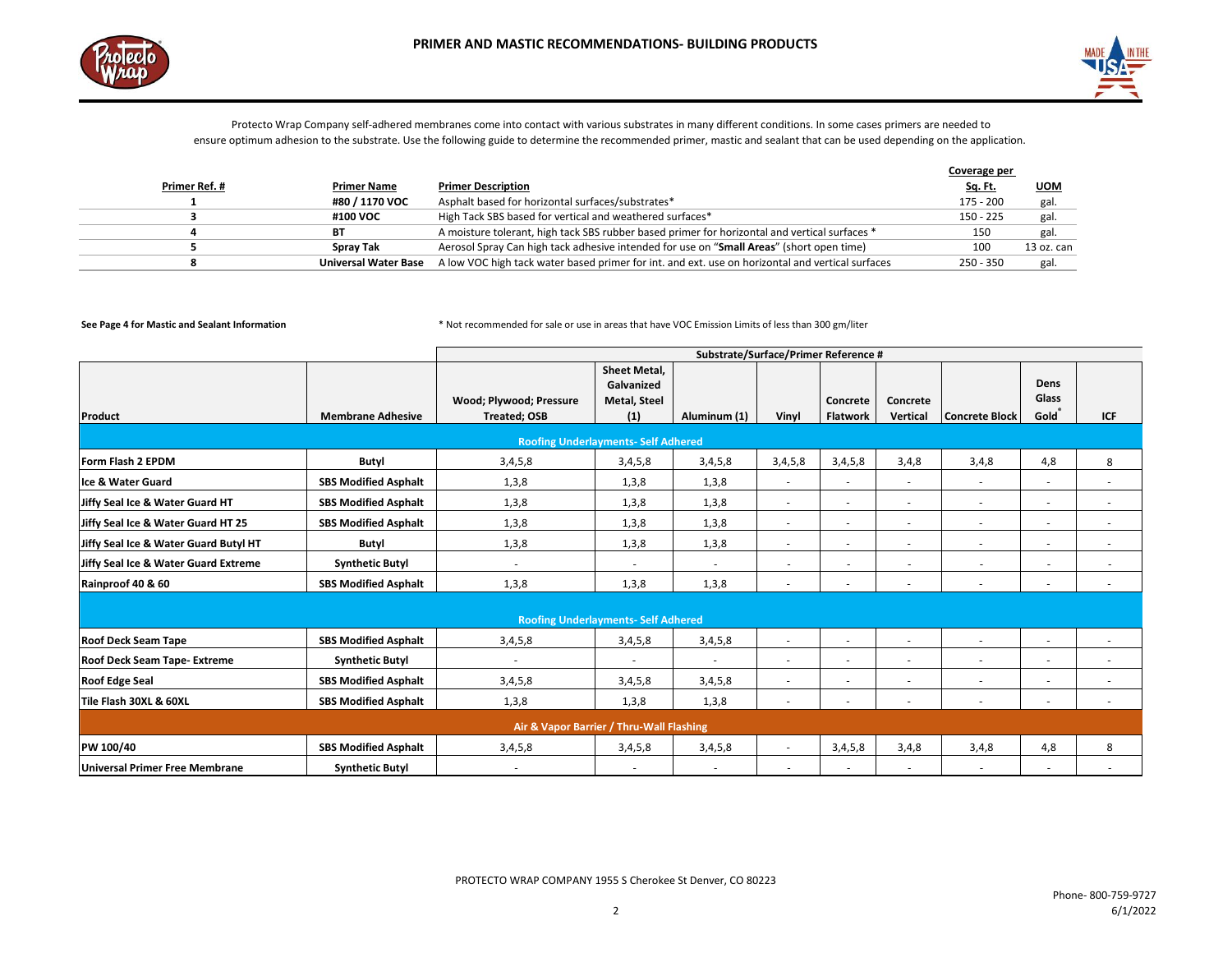



|               |                             |                                                                                                  | Coverage per   |            |
|---------------|-----------------------------|--------------------------------------------------------------------------------------------------|----------------|------------|
| Primer Ref. # | <b>Primer Name</b>          | <b>Primer Description</b>                                                                        | <u>Sq. Ft.</u> | <b>UOM</b> |
|               | #80 / 1170 VOC              | Asphalt based for horizontal surfaces/substrates*                                                | 175 - 200      | gal.       |
|               | #100 VOC                    | High Tack SBS based for vertical and weathered surfaces*                                         | $150 - 225$    | gal.       |
|               | ВT                          | A moisture tolerant, high tack SBS rubber based primer for horizontal and vertical surfaces *    | 150            | gal.       |
|               | <b>Spray Tak</b>            | Aerosol Spray Can high tack adhesive intended for use on "Small Areas" (short open time)         | 100            | 13 oz. can |
|               | <b>Universal Water Base</b> | A low VOC high tack water based primer for int. and ext. use on horizontal and vertical surfaces | $250 - 350$    | gal.       |

|                                            |                             | Substrate/Surface/Primer Reference # |                                |                          |         |                          |                          |                       |                          |     |
|--------------------------------------------|-----------------------------|--------------------------------------|--------------------------------|--------------------------|---------|--------------------------|--------------------------|-----------------------|--------------------------|-----|
|                                            |                             |                                      | Sheet Metal,                   |                          |         |                          |                          |                       |                          |     |
|                                            |                             |                                      | Galvanized                     |                          |         |                          |                          |                       | Dens<br>Glass            |     |
|                                            | <b>Membrane Adhesive</b>    | Wood; Plywood; Pressure              | <b>Metal, Steel</b>            |                          |         | Concrete                 | Concrete                 |                       | Gold®                    |     |
| Product                                    |                             | <b>Treated; OSB</b>                  | (1)                            | Aluminum (1)             | Vinyl   | <b>Flatwork</b>          | Vertical                 | <b>Concrete Block</b> |                          | ICF |
|                                            |                             |                                      | <b>Waterproofing Membranes</b> |                          |         |                          |                          |                       |                          |     |
| Jiffy Seal 140/60                          | <b>SBS Modified Asphalt</b> | 1,3,4,8                              | 1,3,4,8                        | 1,3,4,8                  | $\sim$  | 1,3,4,8                  | 3,4,8                    | 3,4,8                 | 4,8                      | 8   |
| PW 100/60                                  | <b>SBS Modified Asphalt</b> | 3,4,8                                | 3,4,8                          | 3,4,8                    | $\sim$  | 3,4,8                    | 3,4,8                    | 3,4,8                 | 4,8                      | 8   |
| JS500 Detail Tape                          | <b>SBS Modified Asphalt</b> | 3,4,8                                | 3,4,8                          | 3,4,8                    |         | 3,4,8                    | 3,4,8                    | 3,4,8                 | 4,8                      | 8   |
| <b>Protecto Deck</b>                       | <b>SBS Modified Asphalt</b> | 3,4,5,8                              | 3,4,5,8                        | 3,4,5,8                  | $\sim$  | 3,4,5,8                  | 3,4,8                    | 3,4,8                 | $\sim$                   |     |
| <b>Universal Primer Free Membrane</b>      | <b>Synthetic Butyl</b>      |                                      |                                | $\overline{\phantom{a}}$ |         | $\overline{\phantom{a}}$ | $\sim$                   |                       | $\overline{\phantom{a}}$ |     |
|                                            |                             |                                      | <b>Liquid Waterproofing</b>    |                          |         |                          |                          |                       |                          |     |
|                                            |                             |                                      |                                |                          |         |                          |                          |                       |                          |     |
|                                            | Coverage                    | <b>Thickness</b>                     |                                |                          |         |                          |                          |                       |                          |     |
| Protecto Deck LM Liquid Membrane (see p. 4 |                             |                                      |                                |                          |         |                          |                          |                       |                          |     |
| for more information)                      | 40 to 50 sq. ft. / gal      | @ 60 mils wet                        | $\sim$                         | $\overline{\phantom{a}}$ |         | $\overline{\phantom{a}}$ | $\overline{\phantom{a}}$ |                       |                          |     |
| <b>LWM 200</b>                             | up to 65 sq. ft. $/$ gal    | @ 30 mils wet                        | $\sim$                         | $\sim$                   | $\sim$  | $\sim$                   | $\sim$                   | $\sim$                | $\overline{\phantom{a}}$ | ٠   |
| <b>CMU 100</b>                             | 50 to 60 sq. ft. / gal      | @ 30 mils wet                        | $\overline{\phantom{a}}$       | $\overline{\phantom{a}}$ | $\sim$  | $\sim$                   | $\overline{\phantom{a}}$ | ٠                     | $\overline{\phantom{a}}$ |     |
| Other                                      |                             |                                      |                                |                          |         |                          |                          |                       |                          |     |
| SafSeal 6626/60 Foil Tape                  | Butyl                       | 1,3,8                                | 1,3,8                          | 1,3,8                    | 3,4,5,8 | 1,3,8                    |                          |                       |                          |     |
| SafeSeal 6610 SeamSeal Tape                | Butyl                       | 3,4,5,8                              | 3,4,5,8                        | 3,4,5,8                  | 3,4,5,8 | 3,4,5,8                  | 3,4,8                    | 3,4,8                 | 4,8                      | 8   |
| Saf Seal 6634 A&VB TWF                     | Butyl                       | 3,4,5,8                              | 3,4,5,8                        | 3,4,5,8                  | 3,4,5,8 | 3,4,5,8                  | 3,4,8                    | 3,4,8                 | 4,8                      | 8   |
| <b>Bridge Deck M400A</b>                   | <b>SBS Modified Asphalt</b> |                                      | $\overline{\phantom{a}}$       | $\overline{\phantom{a}}$ |         | 1                        |                          |                       |                          |     |